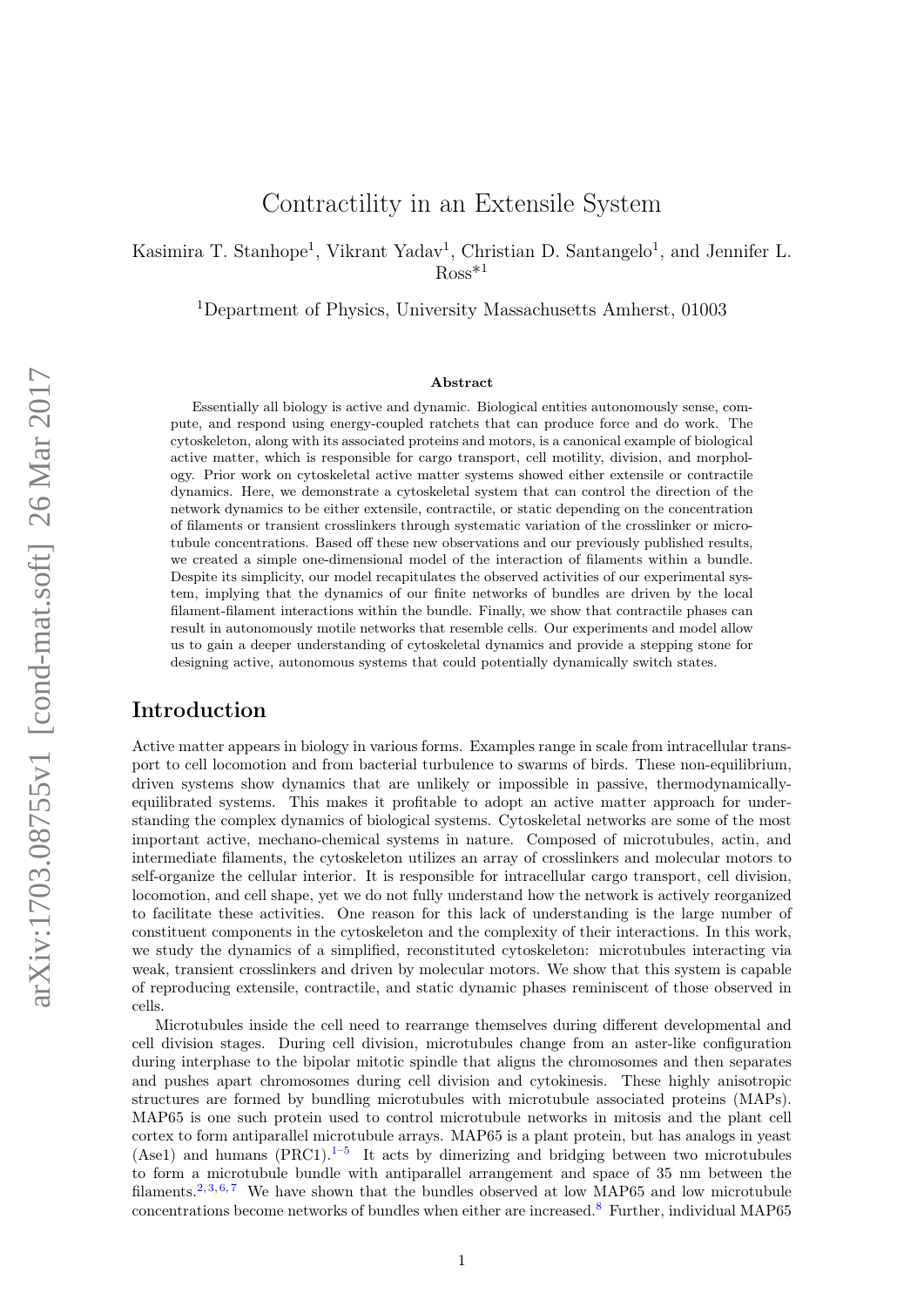are transient binders to single microtubules, $\delta$  and the affinity is relatively low in dilute solution, 1.2  $\mu$ M.<sup>[9](#page-11-7)</sup> Despite this low affinity and rapid turn-over, we showed that MAP65 binds rapidly to antiparallel microtubules and can stall microtubules gliding under the power of kinesin-1 motor proteins.[8](#page-11-6)

Kinesin-1 is a vital enzymatic microtubule-associated motor protein responsible for long range cargo transport inside cells.<sup>[10–](#page-11-8)[12](#page-11-9)</sup> When fixed to a substrate, kinesin-1 can be used to drive microtubule gliding, fueled by ATP hydrolysis. We and other groups have routinely used this experi-mental platform to investigate self-organization of propelled filamentous particles.<sup>[8,](#page-11-6) [13–](#page-11-10)[15](#page-11-11)</sup> Similar studies have been performed using myosin-II propelling actin filaments.<sup>[16](#page-11-12)</sup> The facility of such filament gliding assays have resulted in them being engineered in lab-on-a-chip devices to produce nanoscale transport processes, termed "molecular shuttles".[17](#page-11-13)[–19](#page-11-14)

Other active cytoskeletal systems use crosslinked motors (kinesins or myosins) to drive the motion of cytoskeletal filaments and examine network steady-states.<sup>[20](#page-12-0)[–25](#page-12-1)</sup> Most of these steadystates for actin-myosin result in contracting networks. Microtubule-kinesin networks have proven more interesting creating steady-state asters $^{20}$  $^{20}$  $^{20}$  or dynamically extensile active liquid crystals or cilia-like beating.<sup>[21,](#page-12-2) [26](#page-12-3)</sup> A microtubule, unlike any other filamentous component of the cytoskeleton, has a enormous persistence length,  $1 \text{ mm}^{27}$  $1 \text{ mm}^{27}$  $1 \text{ mm}^{27}$  Thus,  $10-30 \mu m$  long microtubules behave, essentially, as rigid rods. Unlike actomyosin networks, this stiffness tends to lead to alignment within bundles and, consequently, extensile motion under motor driving.<sup>[21](#page-12-2)</sup>

Contractile steady-states of microtubules driven by crosslinking motors typically evolve from asters.<sup>[20,](#page-12-0) [28–](#page-12-5)[30](#page-12-6)</sup> Some of these experiments were conducted in cell extracts making it unclear which cellular components are responsible for the novel contractile phases.<sup>[28](#page-12-5)</sup> Other experiments in vitro by different groups using the same components have reported contradictory results.<sup>[13,](#page-11-10) [30](#page-12-6)</sup> Together, prior work tells a story that asters are needed for contraction and bundles are extensile. Further, in all previous studies, the system evolves to extension or contraction exclusively without room for tuning or regulating the observed states.

Using the microtubule gliding assay driven by kinesin-1 motors, and a network of transientlycrosslinked bundles associated via MAP65, we have designed an active, crosslinked microtubule network. This minimal system allowed us to vary the relative concentrations of crosslinkers and microtubules independently to examine their effect on the dynamics of the network. Excitingly, we observed a wide variety of dynamical activities, including extension and contraction. The dynamics was dependent on the concentration of crosslinkers or the denisty of filaments, which we varied as control parameters. At low concentrations of crosslinkers or microtubule densities, the network spread out under the driving of kinesin-1 motors. As we increased either the relative concentration of crosslinker or microtubules, the finite networks of bundles became contractile. At the highest concentrations of cross-linkers or microtubule densities, all network dynamics ceased. Each dynamic activity was characterized by measuring the rate of spreading of the finite microtubule networks. The spreading speed was constant over experimental times irrespective of the network's phase, which could have been extensile or contractile. The spreading rate was nonmonotonic as a function of either crosslinker concentration or microtubule density. Finally, we modeled the behavior of networks of bundles using a simplified one-dimensional molecular dynamic simulation. Our model was able to recover the crossover from an extensile to contractile phase that we observed in experiments. Together, our observations and simple one-dimensional model gives new insights on the mechanism driving the dynamics of the two-dimensional networks of bundles, showing that the dynamics are driven by the microtubule-microtubule interactions.

## Experimental

Tubuin, kinesin, and all other reagents and materials were fully described in our prior methods chapter.<sup>[31](#page-12-7)</sup> Also, all methodological details can be found in Stanhope and Ross<sup>31</sup> and Pringle et. al.[8](#page-11-6) Briefly, fluorescent microtubules were incubated with MAP65 at a specific concentration (variable) in the presence of  $35\mu$ M Taxol and  $35\mu$ M DTT in PEM-100 buffer (100 mM K-PIPES, 1 mM  $MgSO<sub>4</sub>$ , 1 mM EGTA, pH 6.8) for 30 minutes. We made a  $10\mu L$  flow chamber using a slide, double-stick tape, and a cover slip. The chamber was incubated with kinesin-1 at room temperature for 5 minutes. We flowed BSA (5  $mg/ml$  BSA, 60  $\mu$ M Taxol, 20  $m$ M DTT in PEM-100) through the channel. Prior to insertion of microtubule networks in the chamber, we added a motility mix containing 1 mM ATP, 1.9  $\mu$ M phosphocreatine, 68  $\mu$ g/ml creatin phosphokinase, 4.3 mg/ml glucose, and 0.4  $\mu$ L of deoxygenation system (6 units/ml of glucose oxidase and 0.177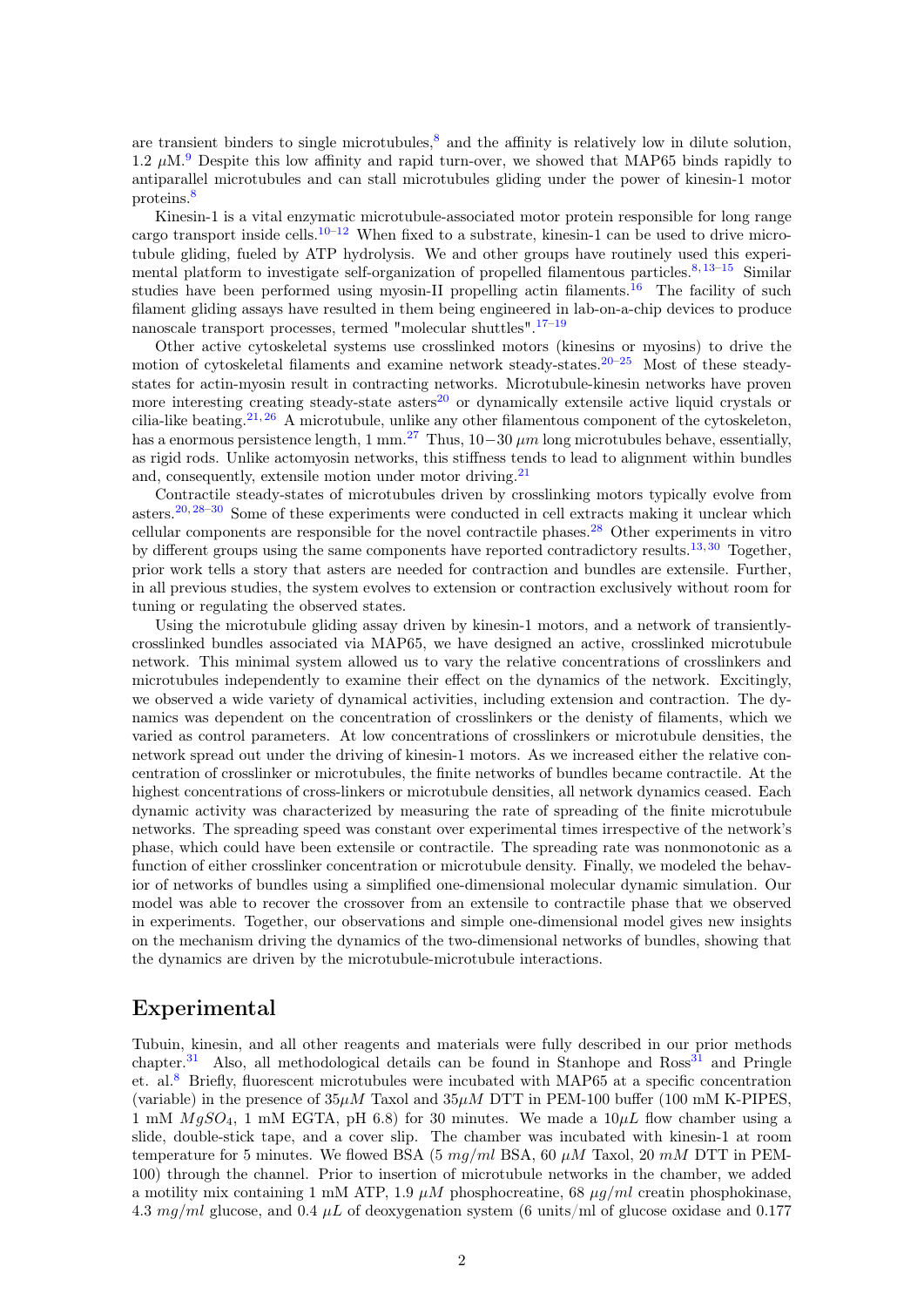mg/ml of catalase) for every 10  $\mu$ L volume in PEM-100 to the networks. The network dynamics in the chamber were imaged using epi-fluorecence. We waited approximately 5 minutes to allow the networks to sediment and interact with the kinesin-1 on the cover slip. Images were taken every 20 seconds for a duration of up to 1-3 hours. At least three separate chambers were used for each configuration of microtubule and crosslinker concentrations.

Analysis was performed after networks were in full contact with the surface and in a twodimensional configuration to ensure that the changes in fluorescence were only due to motion in the imaging plane and not due to filaments coming into the imaging plane from the third dimension. As the microtubule bundle expanded, the decay in signal to noise ratio made tracking the edges difficult. To overcome this problem we use a predictor-corrector type algorithm developed in Matlab (Supplemental Information).[32](#page-12-8) The first step of the algorithm used an edge detection function to find the edges of the network. We tuned the parameters so that only the interior was detected. Next, the interior portion was subtracted from the original image. The corrected image was used as an input for the next round of edge detection. By tuning the sensitivity of edge detection and the number of iterations, we were able to detect edges robustly for all time points.

We repeated the experiments on at least three different networks in different experimental chambers. The normalized variance of the network shape (see below) was averaged together before plotting to smooth variations in microtubule density that might exist between the distinct networks of bundles.

### Results and Discussion

We created microtubule networks by incubating Taxol stabilized microtubules with MAP65 crosslink-ers prior to performing a kinesin-driven filament gliding assay.<sup>[8,](#page-11-6) [31](#page-12-7)</sup> We previously measured the equilibrium phases of microtubules with MAP65 crosslinking in the absence of kinesin motor driving. We found either single filaments at low MAP65 concentrations, individual bundles as higher MAP65 concentrations, and low microtubule concentrations, or networks of bundles when the microtubule and MAP65 concentrations were sufficiently large.<sup>[8](#page-11-6)</sup>

Here, we used the same networks of bundles in the relatively high MAP65 and microtubule regimes and added them to a kinesin-gliding assay. We found that these networks could dynamically rearrange under the power of the kinesin-1 driving by either extending, contracting, or remaining static, depending on the relative concentration of crosslinkers and microtubules (Fig. [1,](#page-3-0) Supp. Fig. 1). We quantified the spatial distribution of microtubules in each network over time by tracking the edges of the network from images obtained via fluorescence microscopy (see supplemental information for details on this tracking). At least three or more different timelapse movies of network evolution were analyzed corresponding to each microtubule and crosslinker concentration, totaling to 72 different data sets.

Once we identified the edges of the network over time, we used those pixel locations to quantify the shape of the network by measuring the second moment  $(\sigma)$  of the edge:

$$
\sigma = \sqrt{\sum_{i=1}^{N} \frac{(x_i - \mu)^2}{N}}.
$$
\n(1)

Here,  $x_i$  is the  $i<sup>th</sup>$  pixel detected on the edge of the network, N is the total number of pixels detected on the edge, and  $\mu$  is the center of mass of the network. As each network may have an arbitrary initial shape and size, we normalized  $\sigma$  by its value at time  $t = 0$ ,  $\sigma_0$ . We plot the normalized variance of the shape  $(\sigma/\sigma_0)$  as a function of time (Fig. [2A](#page-4-0),B). We observed that the change in  $\sigma/\sigma_0$  was linear with time (Fig. [2A](#page-4-0),B). Accordingly, we performed a least-squared fit of the normalized  $\sigma$  data *vs*. time to the linear equation:

<span id="page-2-0"></span>
$$
\frac{\sigma_t}{\sigma_0} = \omega t + 1. \tag{2}
$$

This equation defined the spreading speed  $\omega$  as the slope of the best linear fit. The spreading speed,  $\omega$ , provides a metric to classify network dynamics as either extensile  $(\omega > 0)$ , contractile  $(\omega < 0)$ , or static  $(\omega = 0)$ .

We will use this metric to determine the type of dynamics of the network as a function of the percentage of crosslinker bound,  $\rho_c$ , (relative to the maximal crosslinker binding) and the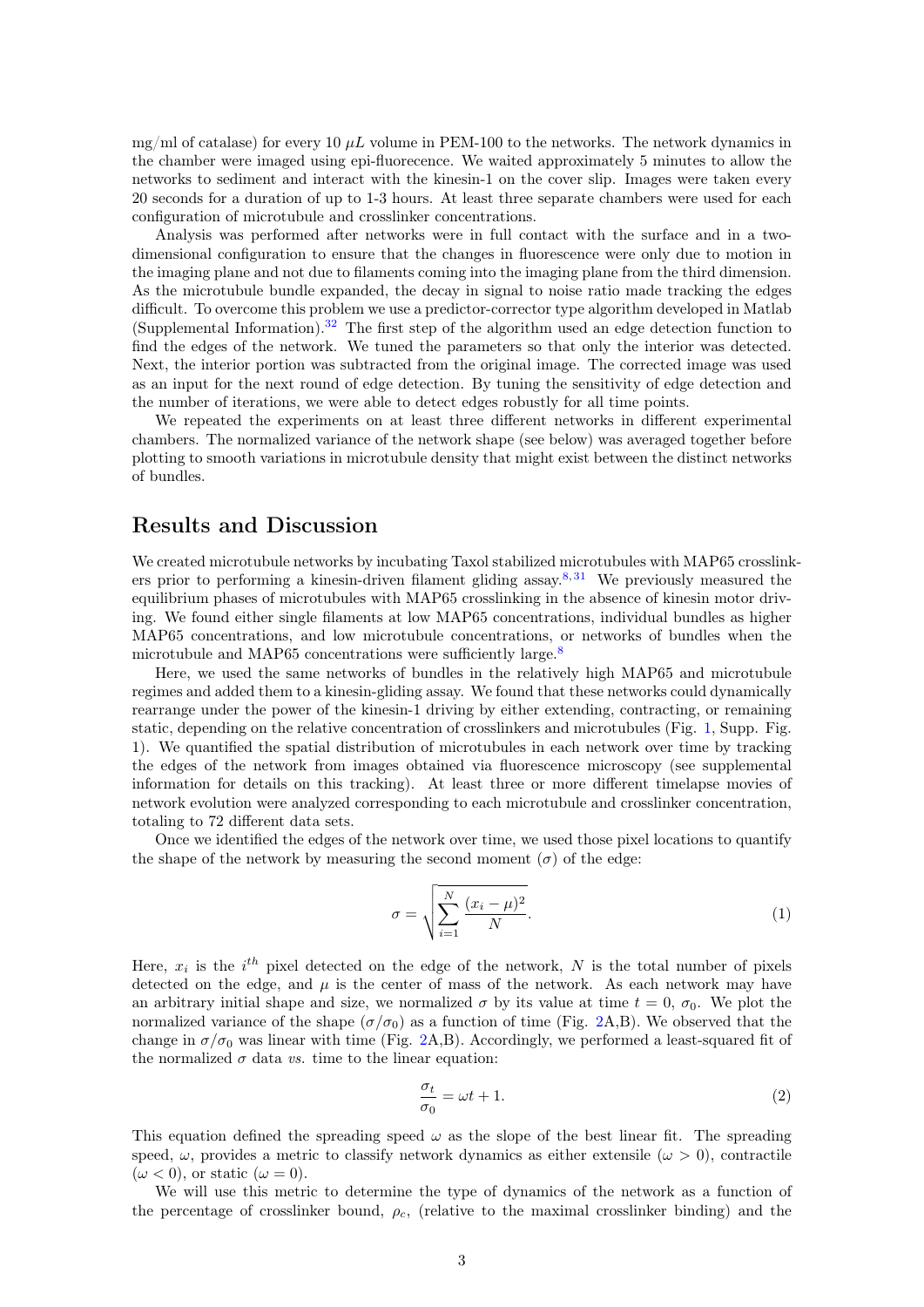

<span id="page-3-0"></span>Figure 1: Examples of the different types of activities observed in the active network experiments. (A) Example of an extensile network. (i) Timeseries of extensile network at 4 minute intervals. Microtubule concentration is 2.5  $\mu$ M, and MAP65 is at 13%. Scale bar is 20  $\mu$ M. (ii) Kymograph made through the center of the network reveals the motion of the network. Vertical scale bar is 20 min, horizontal scale bar is 10  $\mu$ M. (iii) The same kymograph with the edges that are extending marked (dashed, yellow line). (B) Example of a contractile network. Microtubule concentration is 2.5  $\mu$ M, and MAP65 is at 35%. (i) Timeseries of contractile network at 8 minute intervals. Scale bar is 20  $\mu$ M. (ii) Kymograph made through the center of the network reveals the motion of the network. Vertical scale bar is 20 min, horizontal scale bar is 10  $\mu$ M. (iii) The same kymograph with the edges that are contracting marked (dashed, yellow line). (C) Example of a static network. Microtubule concentration is 10  $\mu$ M, and MAP65 is at 13%. (i) Timeseries of static network at 8 minute intervals. Scale bar is 20  $\mu$ M. (ii) Kymograph made through the center of the network reveals the small initial motion of the network and became static. Vertical scale bar is 20 min, horizontal scale bar is 10  $\mu$ M. (iii) The same kymograph with the edges that are static marked (dashed, yellow line).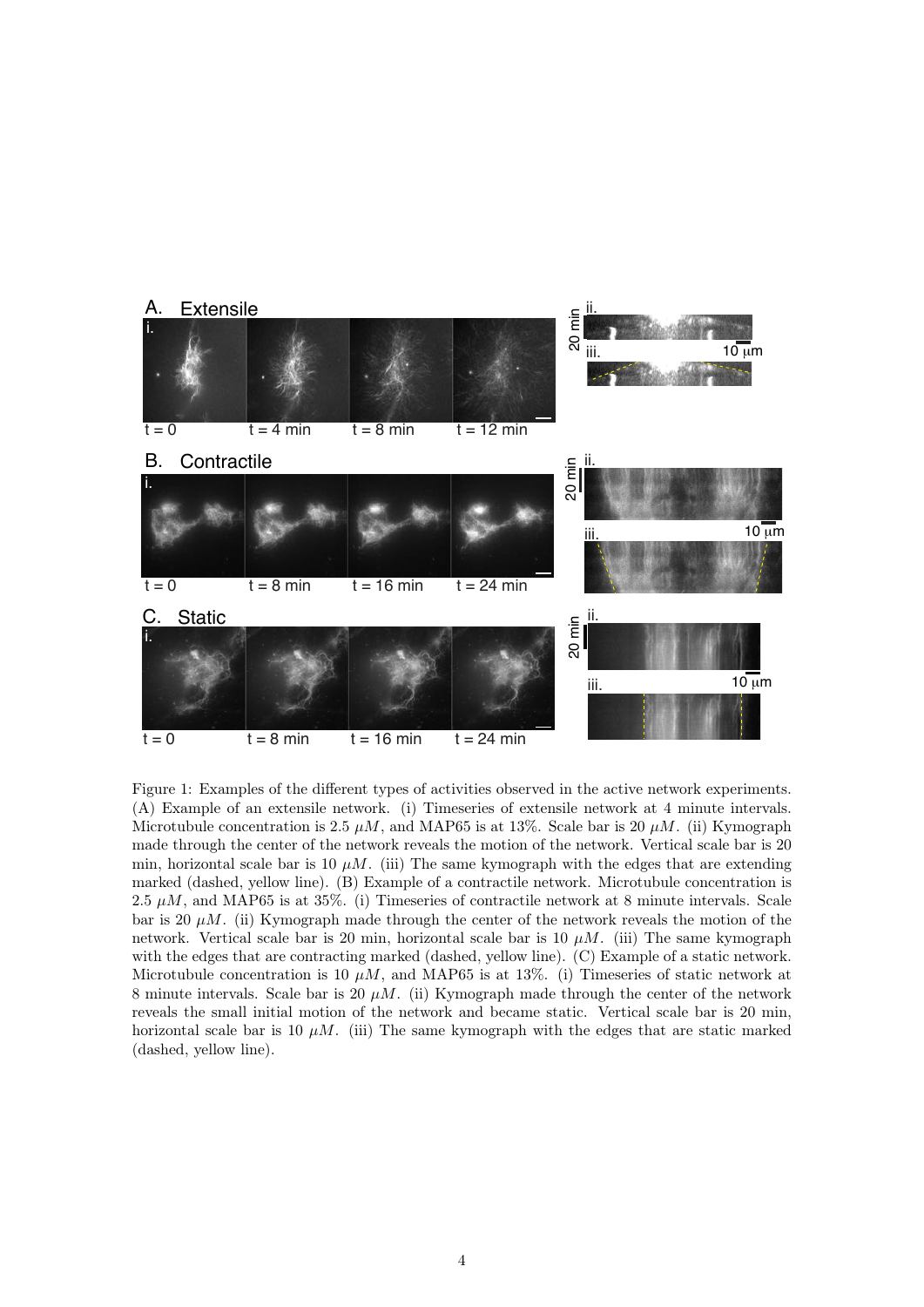

<span id="page-4-0"></span>Figure 2: Effect of crosslinker concentration and microtubule density on microtubule network dynamics. (A) Normalized shape variance,  $\sigma/\sigma_0$ , as a function of time for a constant microtubule concentration of 2.5  $\mu$ M and increasing crosslinker percentage. Each point represents the average of at least three distinct networks. The error bars represent the standard error of the mean. Each line was fit to a line, equation [2,](#page-2-0) and the spreading rate,  $\omega$  was determined from the slope. (B) Normalized shape variance,  $\sigma/\sigma_0$ , as a function of time for a constant binding percentage of 13 % and increasing microtubule concentration. Each point represents the average of at least three distinct networks. The error bars represent the standard error of the mean. Each line was fit to a line, equation (2), and the spreading rate,  $\omega$  was determined from the slope. (C) Spreading rate  $(\omega)$  of a microtubule network as a function of percentage of crosslinker bound is non-monotonic due to the network contraction. (D) Spreading rate  $(\omega)$  of a microtubule network as a function of microtubule concentration is also non-monotonic due to the network contraction.

concentration of microtubules,  $\rho_{MT}$ . It is interesting that we always observed the size of the network of bundles to change linearly with time. If the network of bundles was simply being driven apart by a random, thermal process, we would expect the size to change with the squareroot of time, as one might expect for a droplet spreading under diffusion. Further, the linear evolution is in contrast with the subdiffusive dynamics seen in cell spreading experiments.<sup>[33](#page-12-9)</sup> The linear spreading makes sense because the system is driven by processive motors that move with a constant velocity. Previously, processes of network or cell spreading of this type have been dubbed "active wetting".<sup>[34](#page-12-10)</sup>

### The Dynamics of Driven Networks Depend on Crosslinker and Microtubule Density

We performed a series of experiments for a variety of different microtubule concentrations and crosslinker percentages. Specifically, we bundled the microtubules at each concentration (1.0, 2.5, 5.0, 8.0, 10.0  $\mu$ M) with a concentration of MAP65 crosslinker that would result in a prescribed percentage of MAP65 bound to the microtubules (13, 24, 35, 43, 57%). The percentage of crosslinker bound to microtubules was controlled by assuming that the equilibrium binding affinity  $K_D = 1.2$  $\mu$ M as previously measured for dilute microtubule-MAP65 conditions.<sup>[9](#page-11-7)</sup> We have previously deter-mined the equilibrium phases for MAP65-crosslinkers with microtubules using this parameter.<sup>[8](#page-11-6)</sup>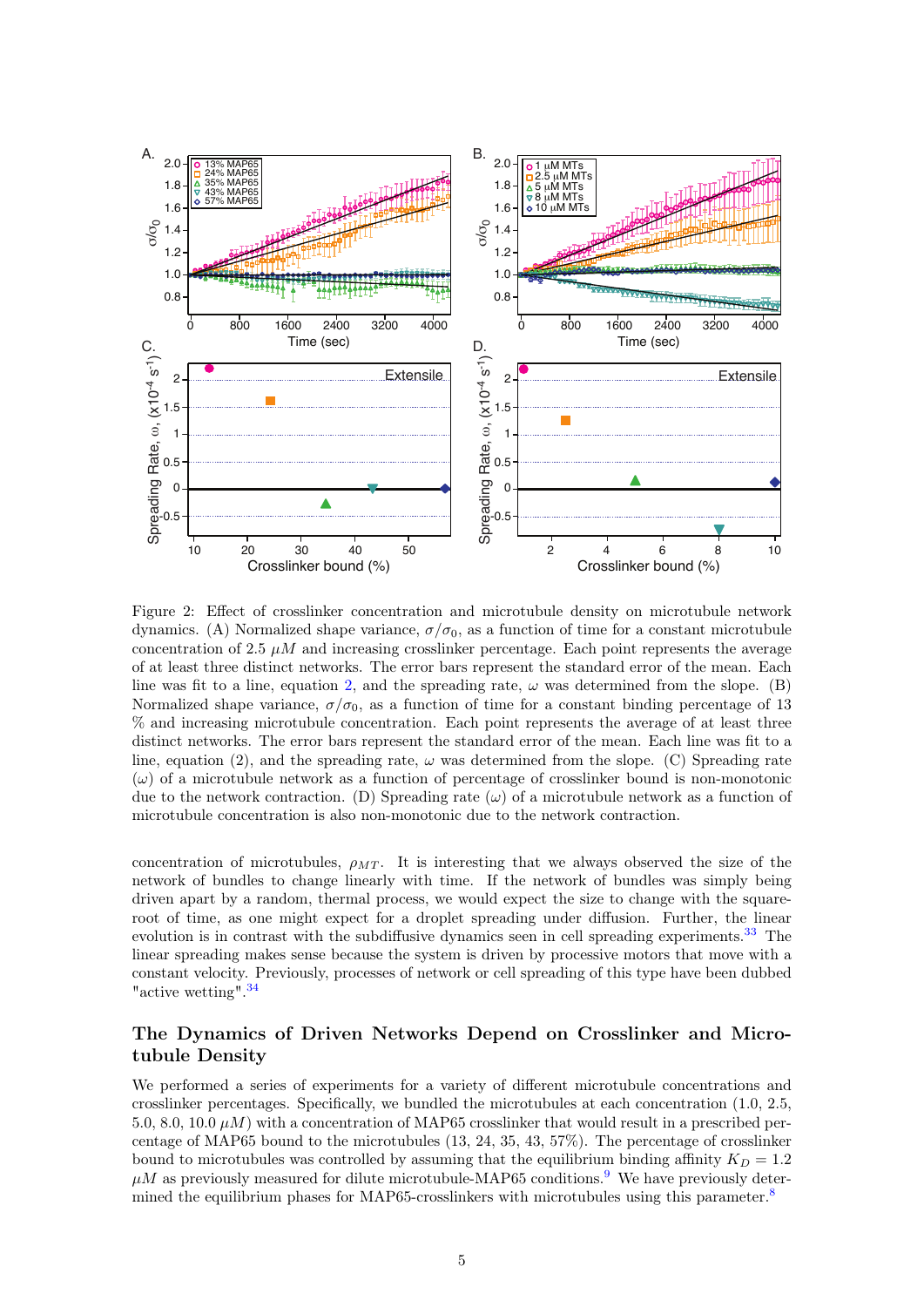As an example, we show the change in the size of the networks for one microtubule concentration  $(2.5 \mu M)$  (Fig. [2A](#page-4-0)). At low crosslinker concentrations, the spreading rate,  $\omega$ , was positive because the network was extensile (Fig. [2C](#page-4-0)). With increasing crosslinker concentration, the networks slowed down and changed from extensile to contractile motion with a negative spreading rate,  $\omega$  (Fig. [2C](#page-4-0)). At the highest concentration of crosslinker, there were no dynamics, and the spreading rate was zero (Fig. [2C](#page-4-0)). Together, we observed that the spreading rate in a non-monotonic function of crosslinker density (Fig. [2C](#page-4-0)).

The dynamics of our networks of bundles system were not only controlled by the concentration of crosslinker, but also by the concentration of microtubules present. We observed the same pattern of extensile, contractile, and static activities when we increased the concentration of microtubules and held the relative crosslinker density fixed at 13% (Fig. [2B](#page-4-0)). Further, the same non-monotonic behavior of the spreading rate  $\omega$  was likewise observed as the microtubule concentration increased (Fig. [2D](#page-4-0)).

In order to examine if the presence of crosslinker is essential to the existence of a contractile phase, we performed a series of control experiments where the microtubules were bundled via depletion interactions using polyethylene glycol (PEG) as a crowding agent. We introduced the PEG-bundles to a kinesin-driven gliding assay. We never observed any contraction in this system. Thus, bundling by itself is not the cause of contractility – the specific, cohesive crosslinking activity is required. In our previous work, we showed that the MAP65 crosslinking is cooperative and quick acting in the presence of antiparallel microtubules. Further, MAP65 crosslinking was capable of dynamically slowing down microtubule gliding between only two filaments.[8](#page-11-6) The slower speed was a function of higher crosslinker concentration.

We were intrigued by the contractile activity of the networks, which has never before been observed in gliding microtubule systems. Prior work with actin filament networks showed that contraction was mediated by filament buckling.<sup>[22](#page-12-11)</sup> In order to investigate if individual filaments were able to buckle, we used two color experiments to monitor individual tracer microtubules within differentially labeled networks. We never detected microtubule buckling during contractile phases (data not shown). The absence of filament buckling is not surprising given how much stiffer the microtubule filament is, with a persistence length of about  $1 \text{ mm}^{27,35,36}$  $1 \text{ mm}^{27,35,36}$  $1 \text{ mm}^{27,35,36}$  $1 \text{ mm}^{27,35,36}$  $1 \text{ mm}^{27,35,36}$  compared to the actin, with a persistence length of 10-20  $\mu$ M.<sup>[37,](#page-12-14)[38](#page-12-15)</sup>



<span id="page-5-0"></span>Figure 3: State diagram of active network dynamics. X axis here is microtubule concentration whereas Y axis is percentage of crosslinker bound. The dynamics is color coded from the maximum rate of spreading (magenta, normalized to 1) to the maximum rate of contraction (cyan, normalized to -1). The intensity of the color signifies the relative value of spreading or contraction. We can see the existence of static phases not just at high microtubule density or high crosslinker concentration but also at intermediate densities (microtubule concentration is  $5 \mu M$  MAP65 concentration is 13%). We also see that all contractile phases are concentrated in a small band like region.

We performed these experiments over a range of microtubule concentrations and crosslinker binding percentages, and repeated the measurement for at least three distinct networks at each location in parameter space. For each network, we averaged the normalized variance and used that to quantify the spreading rate metric. Combining all the data together into a single state diagram reveals that the types of dynamics (extensile, contractile, or static) are clustered depending on the concentration of microtubules and crosslinker binding percentage (Fig. [3\)](#page-5-0).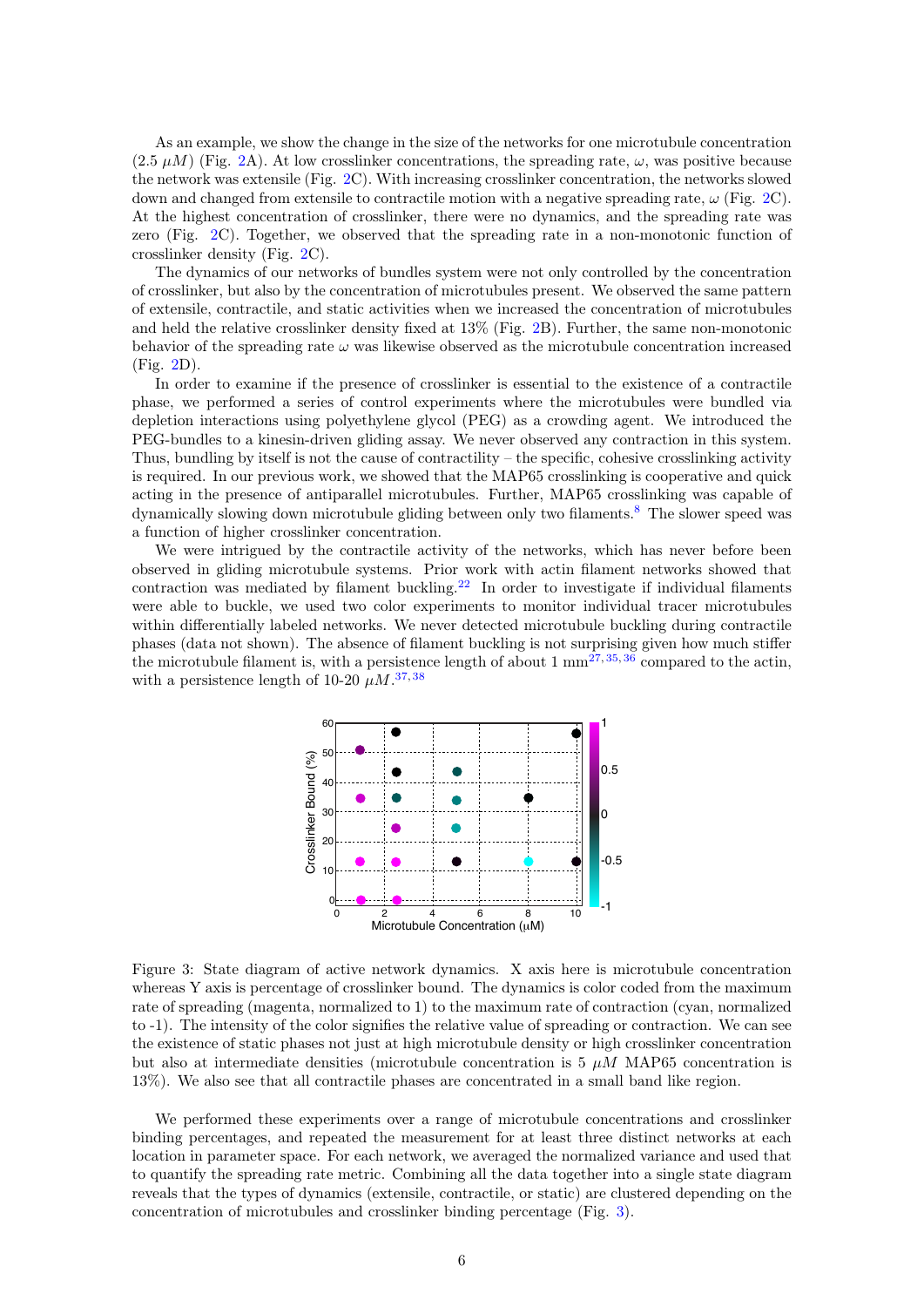In the absence of any crosslinker, all networks of microtubule bundles are extensile for any density of microtubules. We performed these experiments using PEG to bundle microtubules. At low concentrations of microtubules and percentages of crosslinkers, the networks of bundles were extensile. The dynamics of such extensile networks was being driven by the activity of microtubules with the kinesin-1 motors on the surface. The crosslinkers most likely work to set-up local bundles of antiparallel microtubules. Thus, at the edges of the networks of bundles, there should be just as many filaments pointing outward as inward. If there was not enough cohesion between microtubules, these filaments would be driven according to their polarity - causing an overall expansion of the edges. We observed that the spreading rate decreases with increasing filaments or crosslinkers (Fig. [3,](#page-5-0) magenta), implying that the crosslinking acts to slow the kinesin-1 driven dynamics. As we know that crosslinkers only act locally between neighboring microtubules, the crosslinkers act as a local cohesion between these bundles of microtubules.

At the other extreme, very high concentrations of microtubules or crosslinkers, the networks are static. Since the crosslinker density is fixed, it is possible that slowing down of dynamics is due to local filament density only. Prior work has shown that dynamics of rod-like particles slow down as the volume fraction increases.<sup>[39,](#page-12-16) [40](#page-12-17)</sup> In our experiments, the microtubule concentration was varied from 0.5  $\mu$ M to 10  $\mu$ M. These values correspond to volume fractions,  $\phi$ , ranging from approximately  $10^{-4}$  to  $10^{-3}$ . Even for these small values of  $\phi$ , the dynamics can slow down signif-icantly due to the large aspect ratio of microtubules.<sup>[39](#page-12-16)</sup> Since an increase in volume fraction leads to a loss of rotational and translational degrees of freedom, we would expect a purely monotonic decrease of spreading speed with microtubule density.

We observe a non-monotonic dependence implying that the crosslinker is important for driving the contraction, and not just filament density. This fits well with our previous results that showed that higher concentrations of MAP65 slowed the gliding of microtubules as a function of crosslinker percentage.[8](#page-11-6) We also previously showed that the most likely mechanism for the complete halting of microtubules is from antiparallel microtubules passing each other and crosslinking dynamically during gliding. If the amount of crosslinker is high enough, the microtubules stall due to the fact that they are being pulled in opposite directions. In another set of studies, we examined the effect of MAP65 on single molecule kinesin-1 motility.<sup>[41,](#page-12-18) [42](#page-12-19)</sup> In these studies, we showed that MAP65 does not affect the association time of individual kinesin-1s, but can slow down single kinesin-1 motors.<sup>[41](#page-12-18)</sup> Further, bundling with MAP65 actually enhances the association time of single kinesin-1 motors because the bundle offers more sites for kinesin-1 motor to bind.<sup>[42](#page-12-19)</sup> Taken together, our current and prior work indicates that the static bundles are static because crosslinkers are holding microtubules tightly together. The motors are trying to push the filaments in opposite directions, but are stalled due to high cohesion between oppositely oriented filaments (Fig. [4\)](#page-7-0). Thus, the "activity" of static networks is likely completely controlled by the crosslinking of microtubules into bundles locally.

At intermediate concentrations between these two extremes, however, we observe a prominent, albeit narrow, contractile regime. In the contractile regime, we never observe buckling of microtubules, but we do see rearrangements of individual filaments within the network. We postulate that the rearrangements result in an increase in microtubule overlap at the local, bundle level. The mechanism for these rearrangements is that individual microtubules, which are thermally equilibrated before being added to the kinesin-1 gliding assays, are not maximally overlapped (Fig. [4A](#page-7-0)). When put in contact with the driving kinesin, these filaments will first move together to increase the region of overlap. The increasing overlap will increase the cohesion of the MAP65, as we previously observed between two microtubules.[8](#page-11-6) The increased cohesion will eventually stall the motors trying to move the microtubules in opposite directions and cause the filaments to reach a new, motor-driven equilibrium position, which is a shorter bundle, locally (Fig. [4B](#page-7-0)). Performing this same driven equilibration over the entire network will cause the entire network to contract.

Our contractile phase is distinct from those reported previously for actin-myosin or other microtubule systems. For actin-myosin systems, prior work showed that actin networks can contract, but the contraction mechanism depends on actin filament buckling.<sup>[22](#page-12-11)</sup> In contrast, our mechanism, from both experiments and simulations, is overlap rearrangement. Such rearrangement is likely impossible if the crosslinker is strong or static. Our self-organization is likely made possible be-cause the MAP65 proteins are weak, transient crosslinkers.<sup>[8](#page-11-6)</sup> Prior work on microtubule-kinesin systems that contract showed contraction stemming from the creation and mobility of microtubule asters, whereas microtubule bundles were always extensile.<sup>[21,](#page-12-2) [28](#page-12-5)</sup> Our mechanism is distinct from those previously studied. Further, unlike all prior studies, our system has the ability to be tuned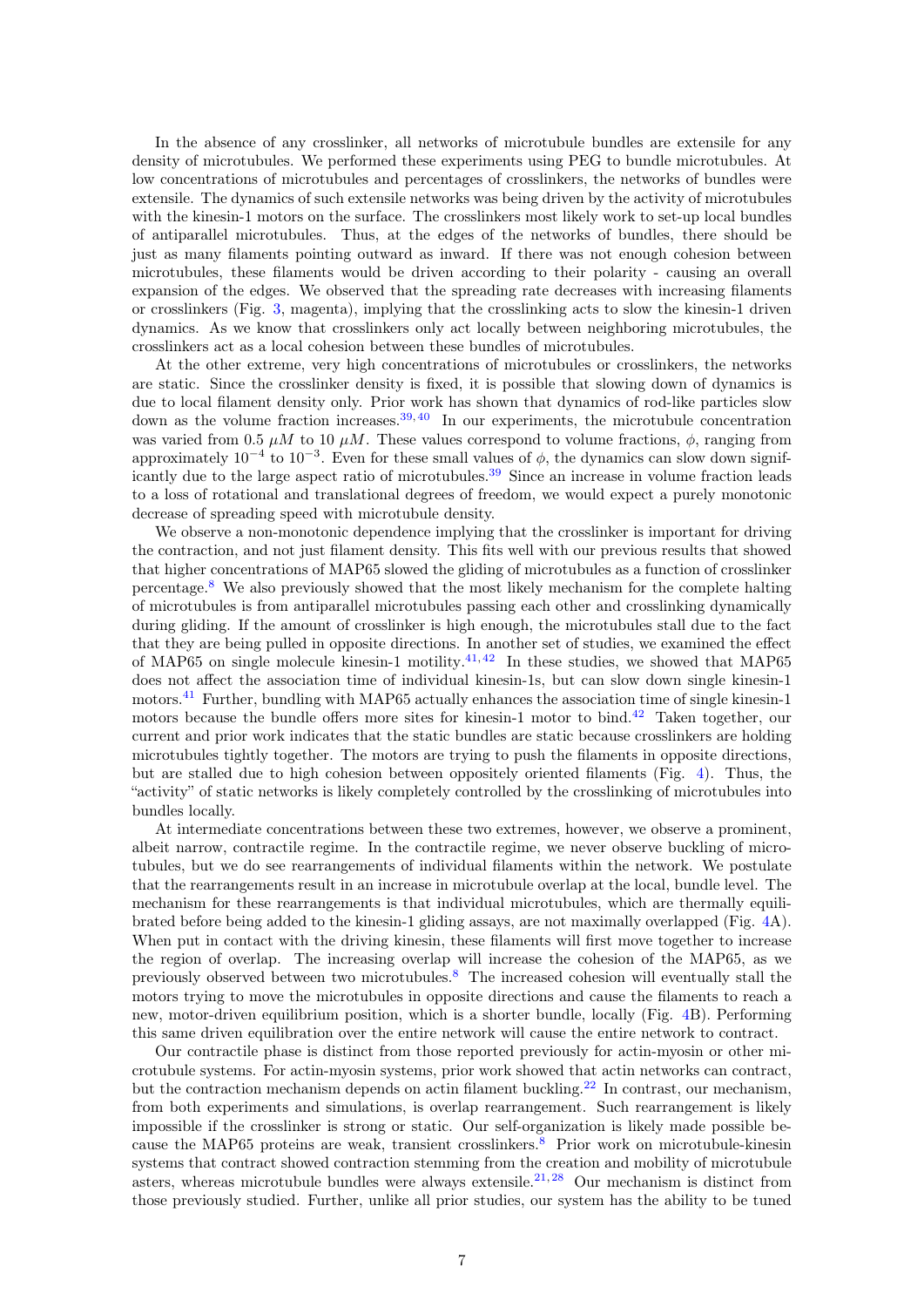

<span id="page-7-0"></span>Figure 4: Cartoon demonstrating the suspected mechanism of contraction. (A) Bundles are formed through thermal equilibration of microtubules with crosslinkers, but the overlap is unlikely to be optimal. (B) When the bundle lands on the kinesin, it will be driven to overlap.

from extensile to contractile by changing the crosslinker or filament density.

#### Simulations

In order to test the proposed mechanism behind the active network dynamics we observe (Fig. [4\)](#page-7-0), we performed a simple simulation on one-dimensional bundles as model networks. As we describe above, all the activity of the networks can be simplified to the activity of the individual bundles because the crosslinkers only work on neighboring microtubules. Further, MAP65 can crosslink microtubules at different angles, but have a preference for shallow angles and these angles evolve toward antiparallel alignment.<sup>[9](#page-11-7)</sup>

Based on these previous observations, we performed a simplified simulation of a one-dimensional "network" of microtubules. We initiated the network in a random configuration. The location of the center of mass of each filament along one dimension and the orientation of the filament polarity, which dictates the direction of gliding, were initially randomized. This initial bundle represented the network of bundles that reached equilibrium thermally.

In the absence of crosslinkers, we assumed the speed of self-propelled filaments,  $V_{free}$ , was constant. Our previous observations showed that the binding of crosslinkers is cooperative and that crosslinking slowed down antiparallel microtubules that overlapped each other.[8](#page-11-6) Thus, the simulation dynamics depended on only the same two variables that modified the velocity: the microtubule density and the fraction of crosslinkers bound to each microtubule. Finally, we assumed that all microtubules have a fixed length  $l$  to simplify the model.

We formulated an expression to determine the speed of the microtubule in the presence of overlapping, antiparallel microtubules as a function of the local density of microtubules,  $\rho_{MT}$ , the average density of crosslinkers, and the polarity. The crosslinker density was parameterized as the fraction  $f$  of crosslinkers bound to single microtubules, which is directly proportional to the percentage of MAP65 bound, as we use in our experiments. The fraction  $f$  exists from 0 to 1, but in simulations f was varied from 0 to 0.55 to mimic our experiments. The speed decrease arose from both microtubule crowding as well crosslinker binding between pairs of nearby, antiparallel microtubules. The crosslinker cooperativity that we observed in our previous publication<sup>[8](#page-11-6)</sup> suggests that the decay of activity should be more sensitive to the change in crosslinker concentration than to the density of microtubules.

We modeled these effects by assuming the microtubule velocity was a product of two linear decay terms, one of which depended on microtubule density and the other on crosslinker concentration,

<span id="page-7-1"></span>
$$
V_i = V_{free} (1 - \frac{\rho_{MT}}{\rho_{max}}) (1 - f \frac{\sum_{l}^{+l} O_i}{O_{max}}),
$$
\n(3)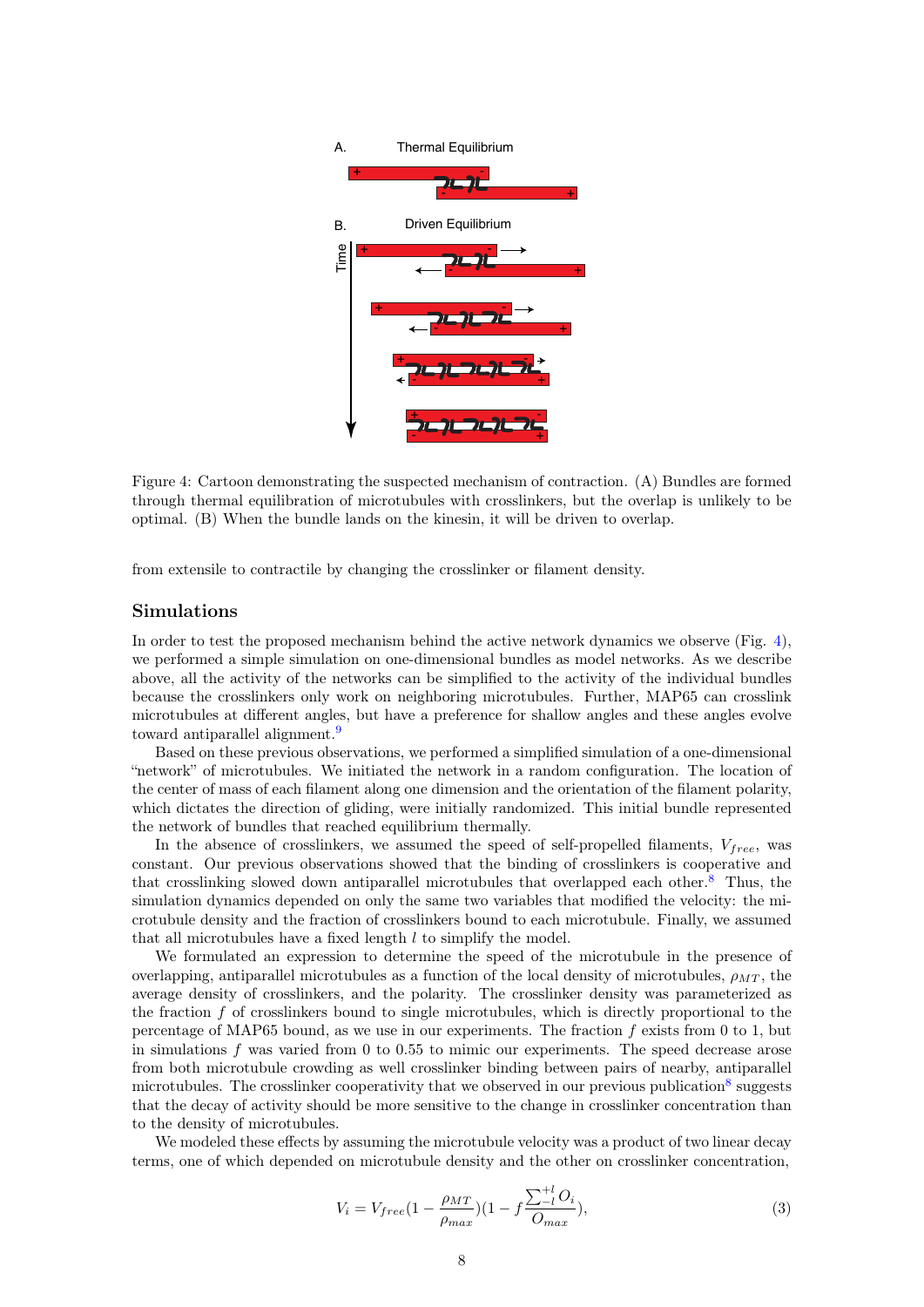

<span id="page-8-0"></span>Figure 5: Results from simulations. (A) Example kymograph of extensile activity. (B) Example kymograph of a contractile activity. (C) Example kymograph of a static activity. For each kymograph, the x-axis represents the location as a function of time. The y-axis is the time in simulation steps. The intensity scale represents the number of microtubules. (D) The activity state diagram obtained from our model. The final state of the network was determined by the number of microtubules left inside the system. Contractile and static states were differentiated by comparing the mean distance traveled by a microtubule before it came to rest (for details refer SI). The simple one-dimensional model qualitatively captures the dynamics shown in experiments as shown in Fig[.1.](#page-3-0)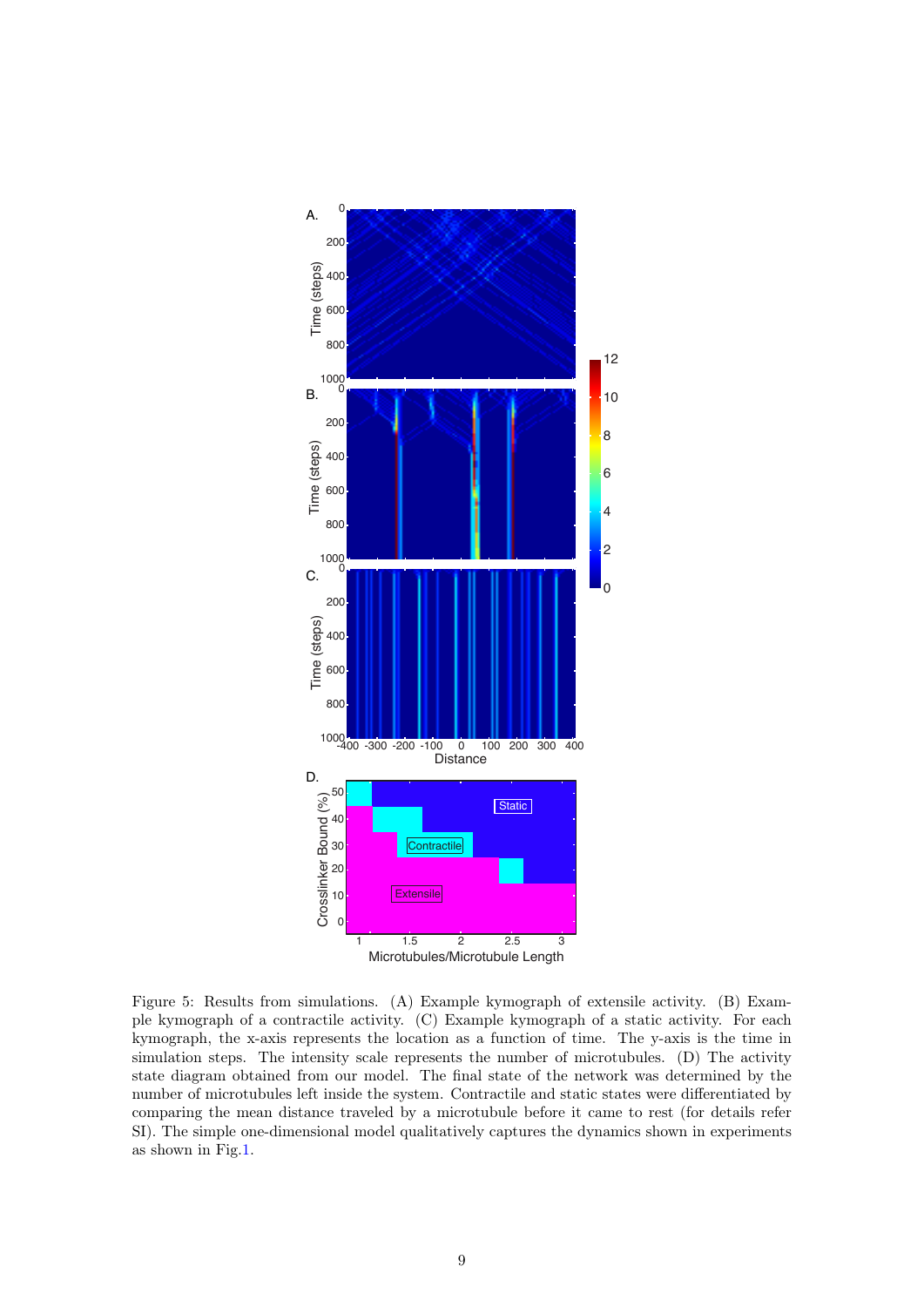where  $V_i$  was speed of i<sup>th</sup> microtubule, and  $\rho_{max}$  and  $O_{max}$  are the maximum density and total overlap respectively at and above which all dynamics halt. To define the overlap, O, we noted that, for an arbitrary microtubule with its center of mass at  $x$  pointing along positive x axis, the only other microtubules it can crosslink with are located within  $(x - l, x + l)$ . For a neighboring microtubule located at position  $x'$ , we defined its overlap O with the microtubule at x as

$$
O = \begin{cases} l - |x - x'| & \text{if } x - l < x' < x + l \\ 0 & \text{otherwise} \end{cases} \tag{4}
$$

Thus,  $\sum_{l=1}^{+l} O_i$  in Eq. [\(3\)](#page-7-1) is the total overlap of  $i^{th}$  microtubule at x with its anti-parallel, aligned neighbors in the range  $(x - l, x + l)$ . F Complete details of simulation parameters can be found in the supplemental information (Supp. Fig. S2).

We simulated a system of N microtubules of length  $l$  randomly oriented in one dimension, with the transport direction either toward the right or left along the x-axis, evolving according to equation [\(3\)](#page-7-1). The simulations ran for an order of magnitude longer than the time it takes a free microtubule to travel through the system size. Each sample corresponded to a different value of  $\rho_{MT}$  and f and was repeated 100 times to generate statistics on the type of activity observed. We tracked the number of microtubules within the system and the mean distance traveled by each microtubule.

As we varied  $\rho_{MT}$  and f in our simulation, we identified dynamic states of networks as either extensile, contractile, or static by comparing the mean distance traveled by the microtubules and the final number of microtubules inside the system (Fig. [5A](#page-8-0)-C). In our simulation, both the contractile and static states were ultimately static at long times. In order to differentiate between the contractile and the static states, we measured the mean distance traveled by the filaments. Microtubules in the static state move little (less than half the body length) before coming to rest and do not show a significant density change (Fig. [5C](#page-8-0)). On the other hand, microtubules in contractile states travel significantly longer distances (more than half the body length of filament) before becoming trapped in a few high density locations (Fig. [5B](#page-8-0)). Using these definitions of static and contraction were reasonable given our experimental data (Fig. [1\)](#page-3-0). As clearly observed in the kymographs, the static networks did not change size or density with time (Fig. [1C](#page-3-0)iii). Small rearrangements at the beginning of the dynamics do occur before the network froze into place (Fig. [1C](#page-3-0)ii). Contracting networks, on the other hand, not only became smaller, but also had an increase in the intensity, signaling increased filament density in that region (Fig. [1B](#page-3-0)).

The resulting phase space plot has excellent qualitative agreement with our experimentally obtained phase space (Figs. [5D](#page-8-0), [3\)](#page-5-0). Prior theoretical and simulation work studying the effect of alignment-induced interactions among discrete particles has been discussed through the Vicsek model, or the "flying XY" model. $47-49$  $47-49$  Similar problems have also been studied using a continuum approach.[43](#page-12-22)[–46](#page-12-23) A broad theme in these works is how local interaction leads to global alignment. In our simulations, we take the route of a simple, 1D model of interacting filaments. We do not require more complicated, 2D models because we started with the experimentally determined assumption that our crosslinkers align and bundle filaments.[8](#page-11-6) Future models of similar systems that allow the initial evolution of the microtubules into networks could be of interest to theorists. Systems consisting of filaments, interacting in 2D through polymerization or motor proteins will be interesting as well and can take advantage of prior experimental results.<sup>[8,](#page-11-6) [9](#page-11-7)</sup>

As the model makes clear, the contraction of bundles can arise entirely from an overlapdependent slowing down of nearby microtubules, mediated by the crosslinkers, and not from specific contractile forces induced by the crosslinkers or motors themselves. At very high densities of crosslinker, only a little overlap between neighboring microtubules is required to overcome the forces applied by motors and hence the system comes to a complete halt without showing any significant contraction.

Similarly, as the concentration of microtubules increases at fixed crosslinker density, so does the fraction of antiparallel aligned microtubules. This promotes a higher probability for a crosslinker to bind, thereby joining two microtubules. Above a certain concentration there is sufficient overlap of antiparallel, aligned microtubules and also a sufficient density of crosslinkers to bind at these sites and cause contraction. If we keep increasing the microtubule density, however, the dynamics of the system slows down due to crowding and goes to zero above a specific density. This causes slowing down of contraction and finally ceases any activity.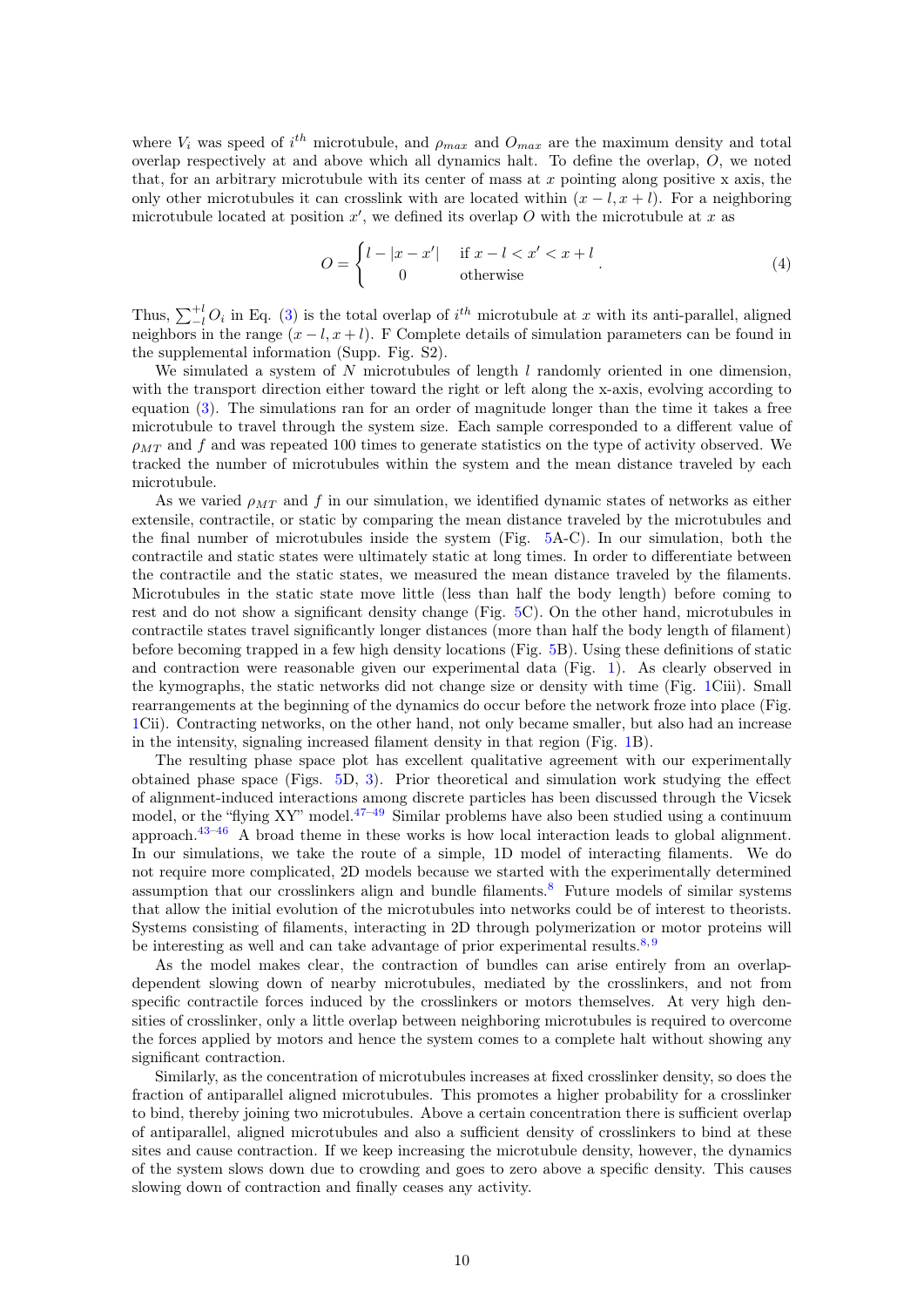

<span id="page-10-0"></span>Figure 6: Examples of cell-like networks of microtubule bundles. (A) Networks of bundles with  $2.5\mu M$  microtubules and 31 % MAP65. (B) Networks of bundles with  $2.5\mu M$  microtubules and 31 % MAP65. (C) Networks of bundles with  $4.5\mu M$  microtubules and 22 % MAP65 from previous work.<sup>[8](#page-11-6)</sup> (D) Networks of bundles with  $4.5\mu M$  microtubules and 22 % MAP65 from previous work.<sup>8</sup> (E) Time series of dynamics of the networks showing that they can crawl around the cover slip. The top-most network dislodges from the surface during gliding. Networks of bundles with  $4.5\mu$ M microtubules and 22 % MAP65 from previous work.<sup>[8](#page-11-6)</sup> Scale bars are 10  $\mu$ m for all images.

### Cell-Like Networks

In our simulations, the contractile state always ended in a static state where the density of the stationary, high density regions was fixed in time. In the experiments, we sometimes saw the contractile state result in a static state over the long time, although many are still contracting at 45 minutes (Supp. Fig. 2). On other occasions, initially contracting networks would eventually make it past each other and spread apart to become extensile at very long times. Perhaps more interesting, some initially contracting networks would dislodge from the surface to move around as an intact network (Fig.  $6$ ). We previously observed the cell-like networks at one particular concentration of microtubules and MAP65.<sup>[8](#page-11-6)</sup> In most cases, there was a high density "nucleus" of filaments with long bundles protruding from them. In many cases the bundle would ultimately be pulled away from the nucleus.

From our current work, we deduce that these cell-like networks form when the MAP65 is at a sweet spot for cohesion. Further, the fact that we only observe these cell-like networks for small networks of bundles implies that there may be some cut-off size beyond which the networks only extend or become static, but cannot become mobile. These networks were typically initially smaller. At very long times, the dynamics ceased because the network would lose contact with the kinesin-coated surface (Fig. [6E](#page-10-0). The network would remain self-assembled, but without the contact of the motors, it was unable to move in a directed manner.

## Conclusion

In this paper, we showed that the dynamics of active crosslinked networks of microtubules are tuned by both microtubule and crosslinker density. We have shown previously that MAP65 slows down antiparallel aligned microtubules in gliding assays in an overlap dependent manner.[8](#page-11-6) Our experimental results combined with our simulations show that crosslinking of microtubules is essential for contraction. The mechanism behind contraction is the slowing down of microtubule velocity by crosslinkers. The crosslinker induced drag force depends on the bound crosslinker density. This leads to local contraction of bundles and alignment of neighboring microtubules leading to further contraction.

It is essential to understand how various components of a cell interact and produce the dynamics that are hallmarks of all living, cellular systems. To that end, we need to observe and quantify interactions between filaments, motor proteins, and crosslinkers and model those interactions in understanding cytoskeletal mechanics. Towards this aim, we designed an experiment to study the behavior of active microtubule networks in which individual microtubules interact through the action of molecular motors and crosslinkers. We systematically varied the concentration of both microtubules and crosslinkers independently to explore the effect on the dynamics of a network.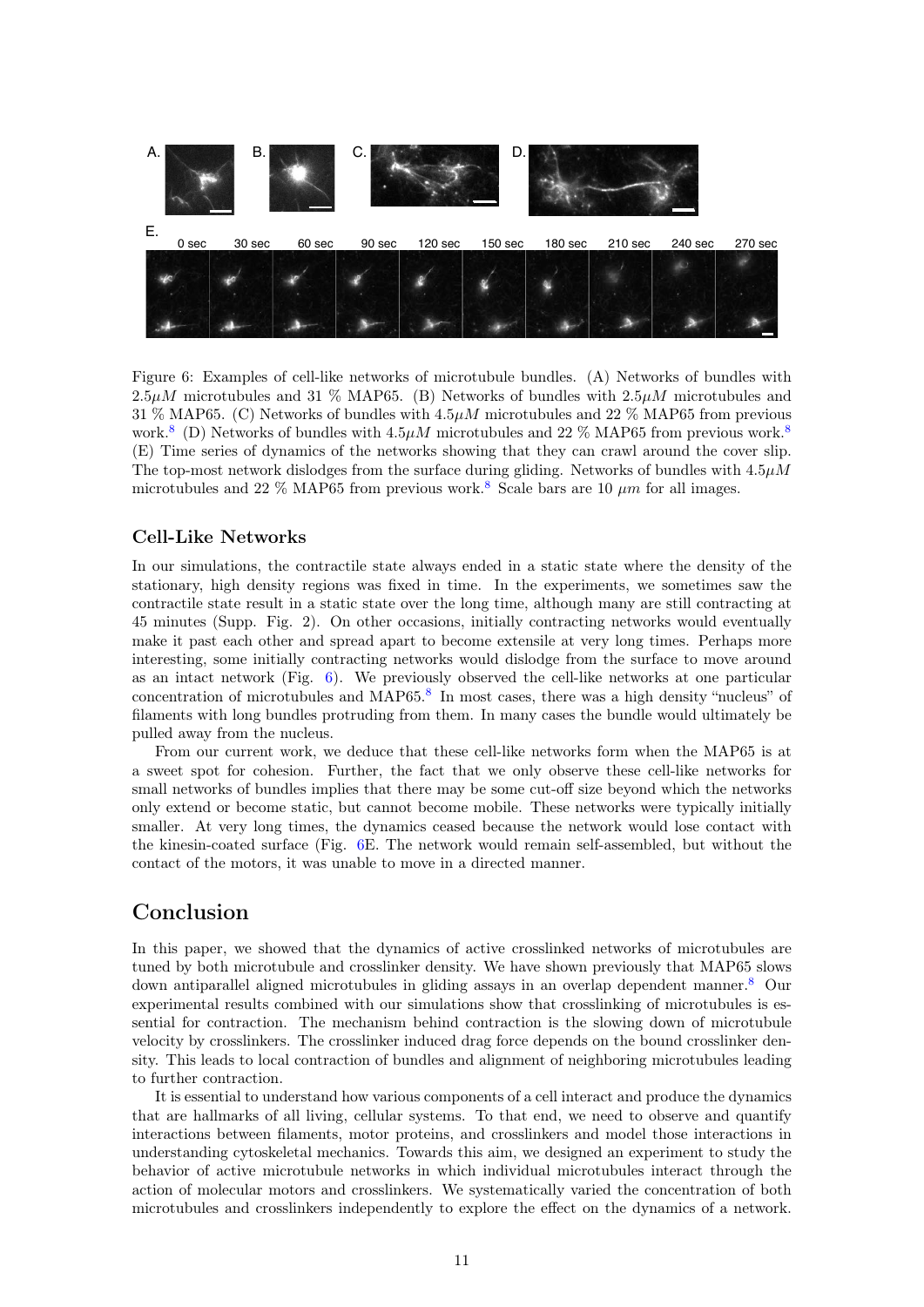We showed that, for the first time, an active system of cytoskeletal filaments being driven by motor activity can be tuned through the control parameters of relative density of filaments and crosslinkers. Our system goes through a novel, contractile phase in which networks shrink instead of expanding.

To elucidate the mechanism of these dynamics, we simulated a microtubule bundle as a collection of active rods in one dimension interacting via density driven dynamics. Using our simple model, we were able to recapitulate extensile, contractile, and static dynamic phases and generate a dynamic phase diagram that is qualitatively similar to experimentally obtained data. Our work suggests that the cell can tune its dynamics through tuning the relative density of filaments and crosslinkers to create phases that are biologically important such as the mitotic spindle and contractile ring. Understanding the fundamental principles behind such systems will elucidate how cells autonomously sense, compute, and respond to their environment through shape changes of the cytoskeleton.

## Acknowledgements

We would like to thank Dr. Peker Milas and Dr. Art Evans for constructive conversation about particle tracking, active matter theory, and models. K.S. was funded by NSF Inspire grant 1344203 to J.L.R, NIH RO1-GM109909 to J.L.R. and The Mathers Foundation. V.Y. was funded by NSF Inspire to J.L.R., MURI 67455-CH-MUR, and Mathers Foundation. C.S. is funded by NSF EFRI ODISSEI 1240441 and Keck Foundation. J.L.R. was funded by NSF INSPIRE, Mathers Foundation, NIH, and MURI.

## References

- <span id="page-11-0"></span><sup>1</sup> M. Braun et. al., *Nature Cell Biol*, 2011, **13**, 1259-1264.
- <span id="page-11-2"></span><sup>2</sup> I. Loiodice et. al., *Mol. Bio. Cell*, 2015, **16**, 1756-1768.
- <span id="page-11-3"></span> $3 R.$  Subramanian et. al., *Cell*, 2010, 142, 433-443.
- <sup>4</sup> Z. Lansky et. al., Cell, 2015, 160, 1159-1168.
- <span id="page-11-1"></span> $5$  P. Bieling, I. Telley, and T. Surrey, *Cell*, 2010,  $142$ , 420-432.
- <span id="page-11-4"></span><sup>6</sup> W. Jiang et. al., Mol. Cell, 1998, 2, 877-885.
- <span id="page-11-5"></span><sup>7</sup> J. Chan, C.G. Jensen, C.L. Jensen, M. Bush, and C.W. Lloyd, *Proc. Natl. Acad. Sci.*, 1999, **96**, 14931-14936.
- <span id="page-11-6"></span><sup>8</sup> J. Pringle, A. Muthukumar, A. Tan, L. Crankshaw, L. Conway, and J.L. Ross, J. Phys. Cond. Mat., 2013, **25**, 374103.
- <span id="page-11-7"></span><sup>9</sup> A. Tulin, S. McClerkin, Y. Huang, and R. Dixit, *Biophys. J.*, 2012, 102, 802-809.
- <span id="page-11-8"></span> $10$  A.G. Hendricks et. al., *Curr. Biol.*, 2010, 20, 697-702.
- $11$  R.D. Vale, and R. A. Milligan, *Science*, 2000, **288**, 88-95.
- <span id="page-11-9"></span> $12$  N. Hirokawa, Y. Noda, Y. Tanaka, and S. Niwa, Nat Rev Mol Cell Biol., 2009, 10, 682-696.
- <span id="page-11-10"></span><sup>13</sup> C. Hentrich, and T. Surrey, J. Cell Biol., 2010, 189, 465-480.
- $14$  L. Liu, E. Tuzel, and J. L. Ross, *J. Phys. Cond. Mat.*, 2011, **23**, 374104.
- <span id="page-11-11"></span><sup>15</sup> Y. Sumino et. al., Nature, 2012, 483, 448-452.
- <span id="page-11-12"></span><sup>16</sup> V. Schaller, C. Weber, C. Semmrich, E. Frey, and A.R. Bausch, Nature, 2010, 467, 73-77.
- <span id="page-11-13"></span> $17$  R. K. Doot, H. Hess, and V. Vogel, *Soft Matter*, 2007, 3, 349-356.
- <sup>18</sup> S. Ramachandran, K.H. Ernst, G.D. Bachand, and V. Vogel, Small, 2006, 2, 330-334.
- <span id="page-11-14"></span> $19$  H. Hess, and V. Vogel, *Reviews in Molecular Biotechnology*, 2001, 82, 67-85.